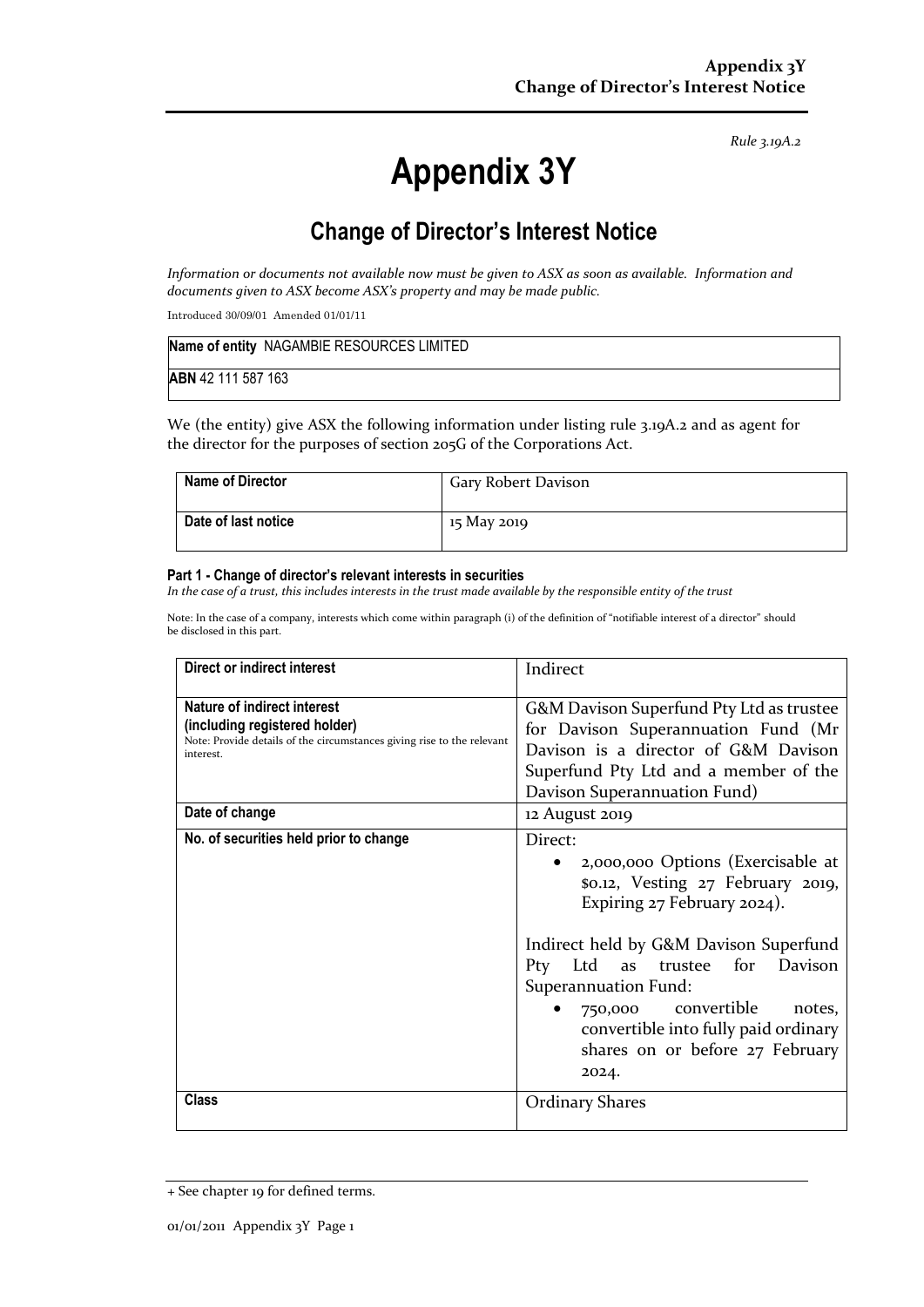| Number acquired                                                                                              | 20,000 Ordinary Shares |
|--------------------------------------------------------------------------------------------------------------|------------------------|
| Number disposed                                                                                              | Nil.                   |
| <b>Value/Consideration</b><br>Note: If consideration is non-cash, provide details and estimated<br>valuation | \$940.00               |

| No. of securities held after change                                                                                                                                         | Direct:<br>2,000,000 Options (Exercisable at<br>$\bullet$<br>\$0.12, Vesting 27 February 2019,<br>Expiring 27 February 2024).                                                                                                                                                         |
|-----------------------------------------------------------------------------------------------------------------------------------------------------------------------------|---------------------------------------------------------------------------------------------------------------------------------------------------------------------------------------------------------------------------------------------------------------------------------------|
|                                                                                                                                                                             | Indirect held by G&M Davison Superfund<br>Ltd as trustee for Davison<br>Pty<br>Superannuation Fund:<br>20,000 fully paid ordinary shares;<br>$\bullet$<br>750,000 convertible notes,<br>$\bullet$<br>convertible into fully paid ordinary<br>shares on or before 27 February<br>2024. |
| Nature of change<br>Example: on-market trade, off-market trade, exercise of options, issue<br>of securities under dividend reinvestment plan, participation in buy-<br>back | On-market acquisition of shares, settled 14<br>August 2019.                                                                                                                                                                                                                           |

## **Part 2 – Change of director's interests in contracts**

Note: In the case of a company, interests which come within paragraph (ii) of the definition of "notifiable interest of a director" should be disclosed in this part.

| Detail of contract                                                                                                                                                          | N/A |
|-----------------------------------------------------------------------------------------------------------------------------------------------------------------------------|-----|
| <b>Nature of interest</b>                                                                                                                                                   | N/A |
| Name of registered holder<br>(if issued securities)                                                                                                                         | N/A |
| Date of change                                                                                                                                                              | N/A |
| No. and class of securities to which<br>interest related prior to change<br>Note: Details are only required for a contract in<br>relation to which the interest has changed | N/A |
| Interest acquired                                                                                                                                                           | N/A |
| Interest disposed                                                                                                                                                           | N/A |

<sup>+</sup> See chapter 19 for defined terms.